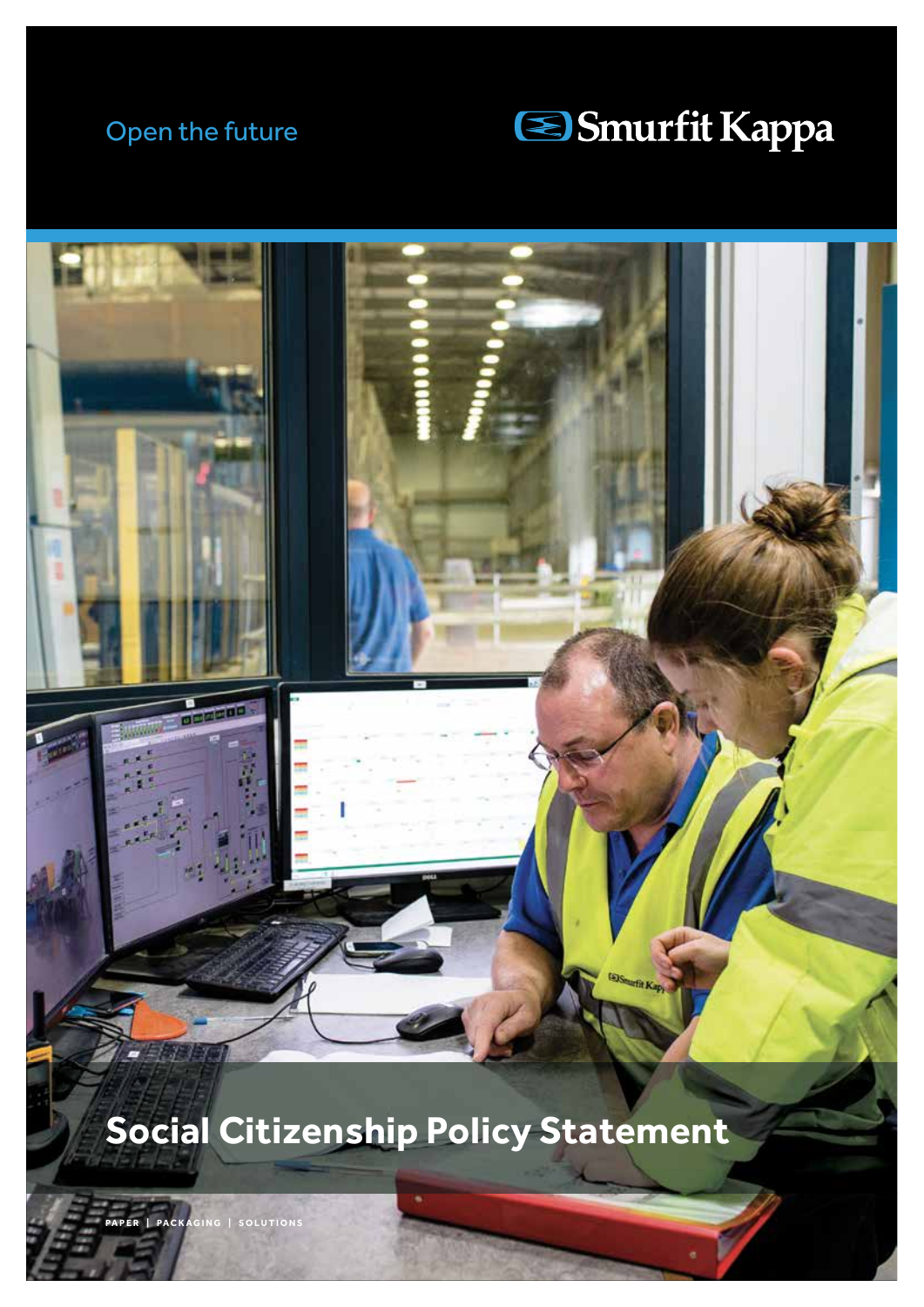## Social Citizenship Policy Statement

Smurfit Kappa Group (SKG) is committed to managing its business in accordance with its declared values which recognise that good social citizenship, reflected in the manner in which we interact with our employees, business partners and host communities, is an essential ingredient in creating and maintaining a sustainable future. This Policy Statement briefly summarises the Group's commitments in this regard.

#### Human rights

Smurfit Kappa Group is committed to the application of the principles expressed in the United Nations Guiding Principles on Business and Human Rights and the Fundamental Principles and Rights at Work developed by the International Labour Organisation in all of the countries in which the Group has (or will have) a presence in respect of the following:

### Freedom of association

We recognise the right of our employees to become, and remain, members of Trades Unions and the right of their representatives to negotiate and bargain collectively on their behalf. In circumstances where Freedom of Association and Collective Bargaining are restricted (or prohibited) under legislation, we will work with our employees, where they wish to do so, to establish alternative means of representation that are mutually acceptable. We will provide reasonable access for employee representatives and ensure that they do not suffer any disadvantage or discrimination as a result of their role.

#### Child labour

The Group will not employ in any capacity any individual who has not either reached the mandated school leaving age or the minimum age set for employment in any country in which we operate. Notwithstanding the above and subject to a rigorous and dedicated Health and Safety Assessment, the Group will support initiatives such as work experience and summer / vacation employment for Second Level and College students intended to provide the participants with an introduction to business and the marketplace.

#### Forced labour and abuse

Smurfit Kappa Group is committed to treating its employees in a humane manner and will not countenance or condone forced labour or physical abuse. The Group will not tolerate any other form of abusive behaviour not only in respect of its employees, but also in respect of those with whom we conduct business, i.e. suppliers, customers, members of host communities, local and national officials etc.

#### Indigenous Peoples

SKG will abide by the principles in the United Nations Declaration on the Rights of Indigenous Peoples. In particular, in accordance with Article 10 of the Declaration, indigenous peoples shall not be forcibly removed from their lands or territories. No relocation shall take place without the free, prior and informed consent of the indigenous peoples concerned and after agreement on just and fair compensation and, where possible, with the option of return.

#### Employee respect

Smurfit Kappa Group values the contribution made to the business by its employees. The Group is committed to (creating and) maintaining a working environment which is safe, respects individuality, is non-discriminatory, appoints and promotes people on the basis of suitability, rewards fairly, encourages (personal and professional) development, and has effective mechanisms of communication.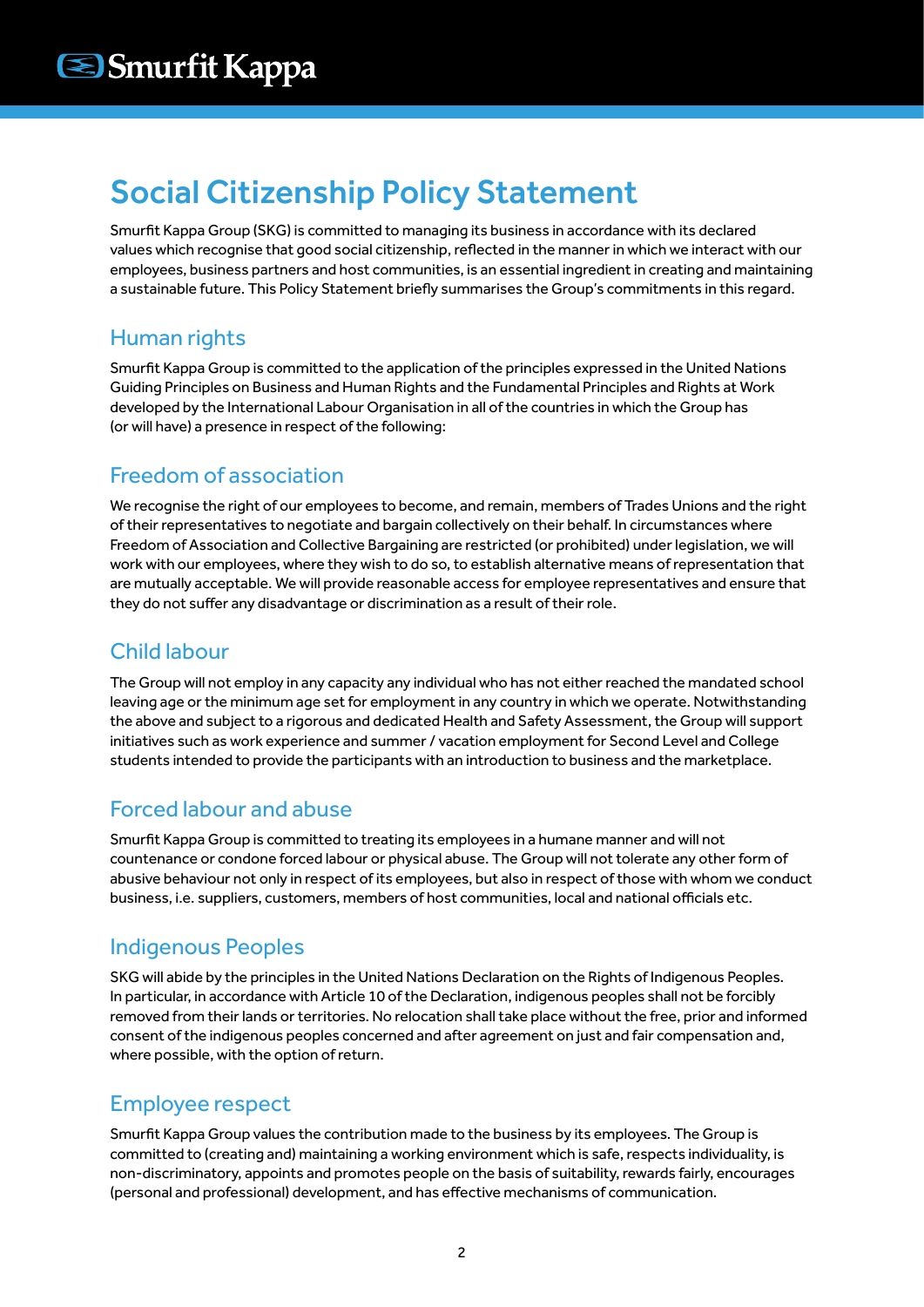#### Diversity and non-discrimination

As a multinational company, we value the differences reflected in our diverse workforce. We are committed to a working environment which rejects discrimination on any grounds and to the elimination of any unfair practices which may arise in our day-to-day conduct of the business, whether it is through recruitment, internal promotion, selection for training or any other activity. In addition, we are committed to treating fairly and without prejudice those with whom we have contact externally – suppliers, customers, members of our host communities and any other third party individuals or groups.

#### Fair compensation

We will ensure that the rate of pay for the standard working week (or part thereof in the case of parttime employees) in each country in which we operate at least matches the minimum standard set by its government or legislature. In the event that no such standard is in place, we will make use of accepted industry standards or recognised norms in determining or adjusting the relevant pay rates. We will maintain our practice of reviewing all wage and salary levels in accordance with the relevant collective agreements or, where none exist, at appropriately regular intervals.

#### Employee development

Continuous training and development of our employees is a key objective of the organisation, with each employee encouraged to reach his / her potential. SKG supports learning and development programmes reflecting the necessity to constantly review and, where necessary raise, the standards of business performance and encourage the exchange of "best practice", knowledge and skill transfer, health and safety, commitment and motivation levels and ensure that the Group's business ethics and standards are fully understood by all and reflected in their day-to-day conduct.

#### Internal communication

We value regular timely and efficient meetings with our employees and their representatives, conducted in an open and constructive manner, to exchange views on all matters affecting our business including health and safety, working conditions, terms and conditions of employment, the performance of the business, the business outlook, investment decisions and acquisitions and disposals. We are committed to providing the Group's employees with regular updates on the overall performance of the Group and the individual business units and on any issues that may potentially have an impact on them. In doing so we make use of the appropriate media which include departmental and function meetings, site general briefings, management / employee representative meetings at local, national and regional levels, internet, newsletters etc.

#### Employee recognition

The Group is committed to a long established tradition of recognising the contribution of its employees. As currently constituted, these include "Employee Service Awards", "Employee of the Year", "Innovation" (judged by a panel of major customers), "Environmental Initiatives" and "Plant of the Year" awards.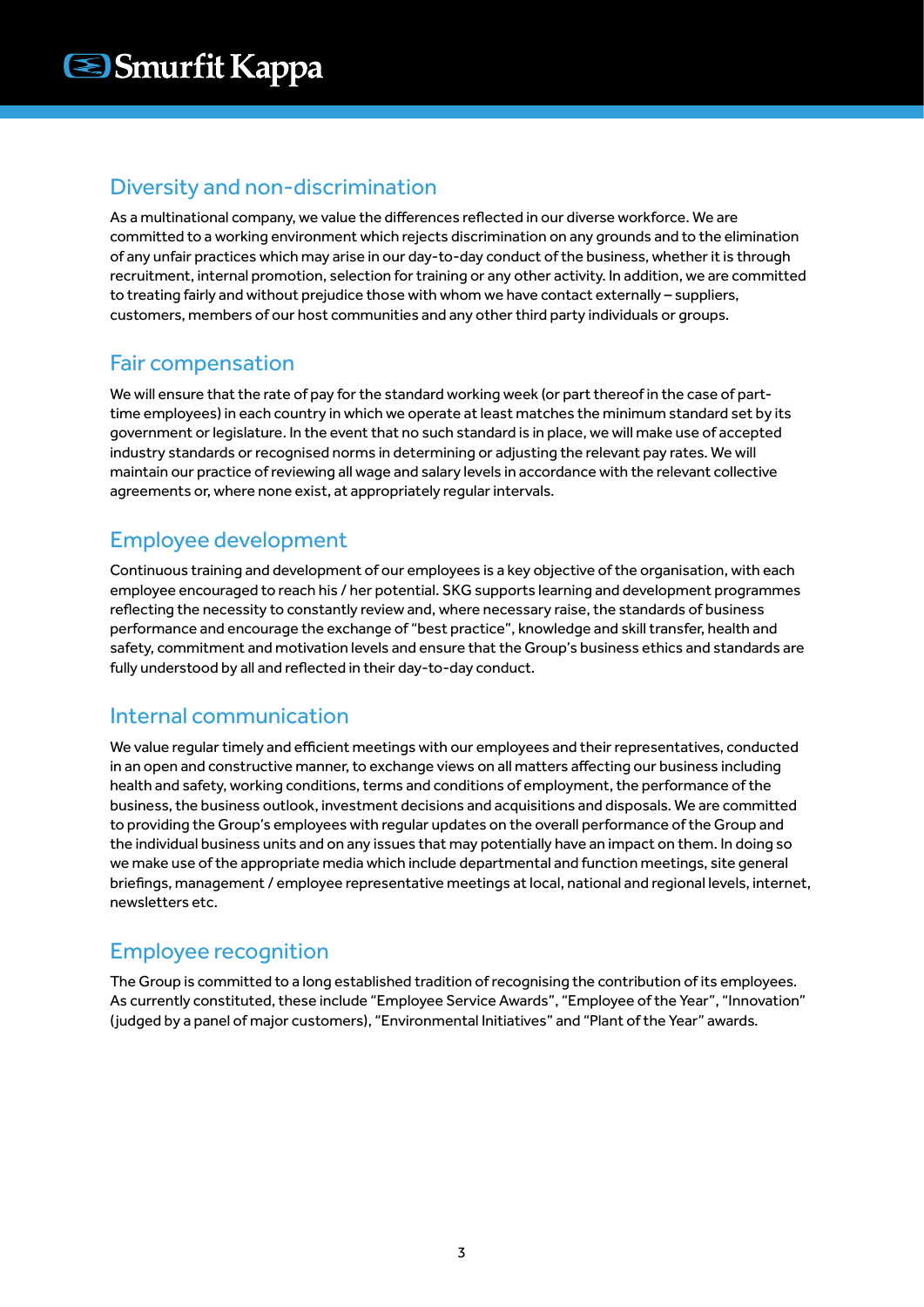#### Community engagement and involvement

SKG has some 370 manufacturing plants in over 30 countries. We recognise that our plants, wherever situated, are a part of their local environment and community. As a socially responsible organisation, we are committed to developing a constructive and mutually supportive relationship with the host communities in whose domicile we are privileged to operate. As a consequence, appropriate community engagement, activity and involvement is both encouraged and promoted. This would include consultation on proposed major projects that will have a significant impact on local communities. Apart from managing the business, a key element of each Plant Manager's role is to represent the Company within the local community and contribute to its development. To date, this activity has taken many forms and includes charitable donations to local volunteer groups or welfare organisations, supporting local sport clubs, participating in school initiatives by providing printing / writing materials or facilitating school visits for educational purposes, mentoring small / start-up businesses and co-operatives and meeting and giving time to citizen groups representing their communities. Participation rather than simply giving cash or `in kind` donations underpin our attitude and approach to community support. Health & Safety is addressed in a separate Policy Statement.